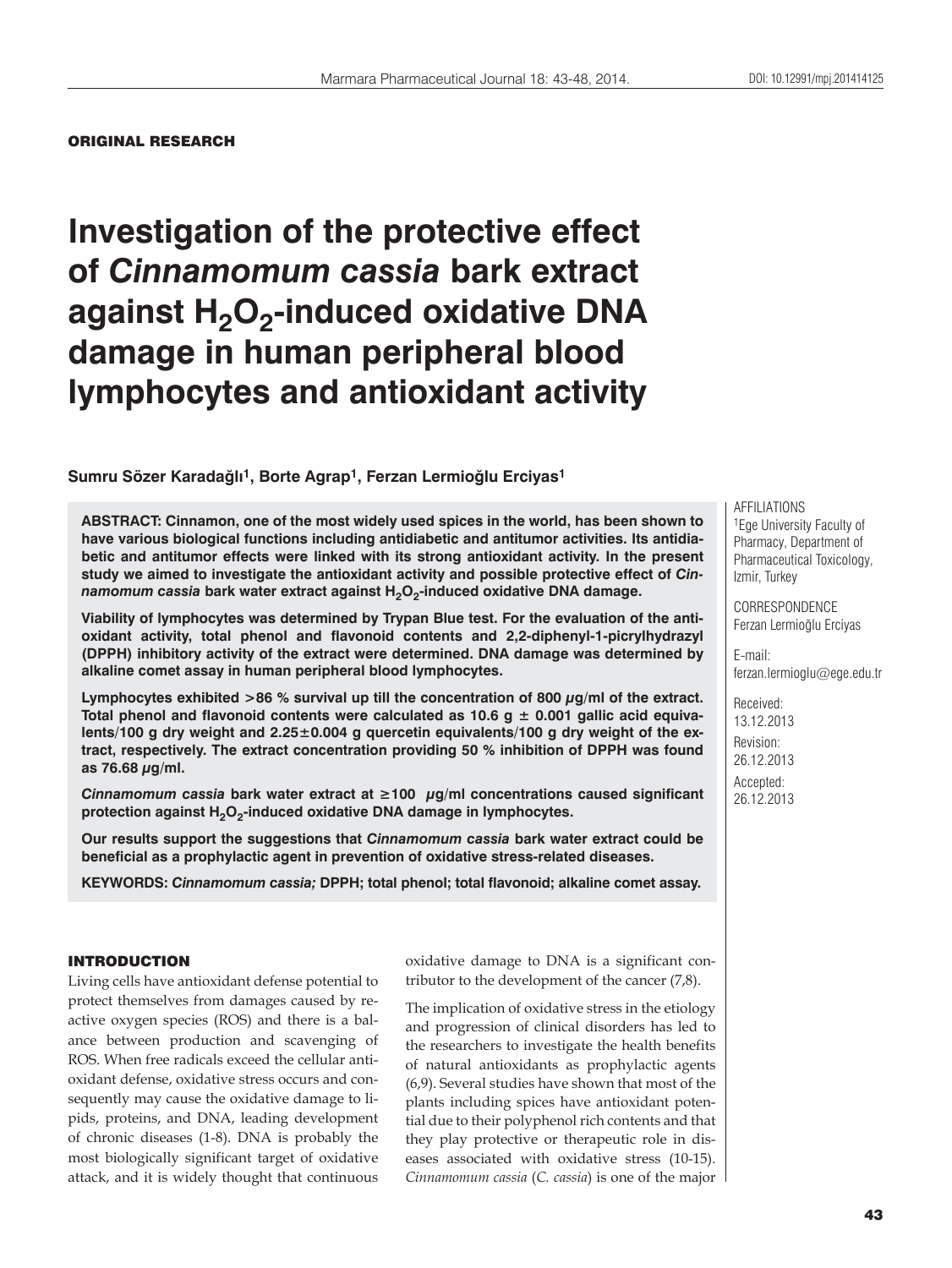cinnamon species and also known as Chinese cinnamon. *In vitro* and *in vivo* studies have reported the diverse biological activities of cinnamon including antiulcerogenic, antiinflammatory, antipyretic, antimicrobial, antioxidant, antidiabetic and antitumor effects (16,17). Both antidiabetic and antitumor activities were suggested to be involved in antioxidant activities of polyphenols which are the bioactive components of cinnamon aqueous extracts (18-25). We aimed to investigate the antioxidant potential of *C. cassia* water extract in conditions associated with oxidative stress, *in vitro*. For this aim we evaluated the antioxidant activity and possible protective effect of the extract against  $H_2O_2$ -induced oxidative DNA damage.

## MATERIAL AND METHODS

A commercial product of *C. cassia* bark was used in the study and authenticated by Prof. Dr. Bijen Kıvçak from Department of Pharmacognosy, Faculty of Pharmacy, Ege University, Izmir.

All chemicals used were of analytical grade. The chemicals used in the experiments were purchased from the following suppliers: Normal melting point agarose (NMA) and low melting point agarose (LMA), ethidium bromide (EtBr), Triton X-100, phosphate buffered saline (PBS) tablets, ethylenediaminetetraacetic acid (EDTA) disodium, Tris, anhydrous sodium carbonate, Histopaque, methanol, ethanol, DPPH, quercetin, Trolox (6-hydroxy-2,5,7,8-tetramethylchromane-2-carboxylic acid), resveratrol and Trypan Blue from Sigma-Aldrich (St. Louis, USA); gallic acid, Folin–Ciocalteu phenol reagent, dimethylsulfoxide (DMSO), aluminium chloride, potassium acetate, sodium chloride and sodium hydroxide from Merck Chemicals (Darmstadt, Germany).

### *Preparation of cinnamon extract*

Cinnamon bark was ground into a fine powder and kept airtight in cool, dry and dark conditions. For preparation of the extract, cinnamon powder was macerated with ultrapure water at 40°C stirring continuously. After 72 h, extract centrifuged at 10.000 rpm for 5 min. The supernatant was filtered using Whatman no.4 filter paper. Filtrate was concentrated under reduced pressure using a rotary evaporator, and finally freeze-dried (Labconco/Freezone 6, Kansas City, MO). Extract was kept at +4oC, and protected from sun light throughout the study.

### *Preparation of lymphocytes*

In the present study, human peripheral blood lymphocytes were used as they are primary, non-invasive cells representative of the actual body state. Peripheral venous blood samples from healthy male donor were drawn into heparinized tubes and were protected from light. Lymphocytes were separated by density centrifugation over a layer of Histopaque and washed in PBS. After centrifugation, the supernatant was removed carefully without disturbing the pellet. An aliquot of 1 ml of PBS was added and the pellet was re-suspended. Cell viability was performed using Trypan Blue dye exclusion technique.

This study was approved by Ege University, Faculty of Medicine, Clinical Research Ethical Committee, Izmir, Turkey (18.06.2009, 09-5.1/14), performed in accordance with Declaration of Helsinki, and informed donor consent was also obtained.

### *Cell counts and viability*

Cell counts were determined with a Thoma cell counting chamber and adjusted to 2X106 cells/ml. Cell viability was assessed by Trypan Blue dye exclusion method (26). Trypan Blue dye (0.4 %) was added to lymphocytes in a ratio of 1:1 and examined under the light microscope (Olympus,UK) in 3-5 min. Trypan Blue penetrates the damaged membrane of dead cells and stains the nucleus. The number of viable and dead cells were counted using a hemocytometer chamber. Experiment was run in triplicate.

### *Total phenol and flavonoid contents*

Total phenol content was determined by Folin-Ciocalteu colorimetric method using gallic acid as a standard (27). Briefly, an aliquot (0.2 ml) of the extract or standard solution of gallic acid in ethanol:water (1:10 v/v) was mixed with 1 ml Folin-Ciocalteu reagent (previously diluted with water; 1:10 v/v). After incubation at room temperature for 4 min, 800 ml of saturated sodium carbonate (75 g/l) was added and the absorbance was read at 765 nm with microplate reader after 2 h. The standard calibration curve was obtained with gallic acid (0.3-100 mg/l), and the total phenol content was expressed as g gallic acid equivalents (GAE) per 100 g dried weight (DW) of the extract. Experiments were run in triplicate.

Total flavonoid content was determined according to the method of Chang et al., using quercetin as reference standard (28). Briefly, 0.1 ml of 10 % AlCl<sub>3</sub> and 1 M potassium acetate  $(0.1 \text{ ml})$  were added to 2 ml of cinnamon extract in methanol. Total volume of the mixture was made up to 5 ml with distilled water. After incubation at room temperature for 40 min the absorbance was measured against blank at 415 nm using microplate reader. The standard calibration curve was obtained using quercetin (10-200  $\mu$ g/ml) and the total flavonoid content was expressed as g quercetin equivalents (QE) per 100 g DW of the extract. Each experiment was run in triplicate.

### *DPPH radical scavenging activity*

Free radical scavenging activity of the extract was evaluated by DPPH method using Trolox as reference standard (29). This method is a widely applied, reliable assay for the evaluation of antioxidant activity. The principle of the assay is the color change of DPPH solution from purple to yellow as the radical is quenched by antioxidants present in the extract (30,31). The degree of discoloration of DPPH indicates the scavenging activity of the antioxidant in terms of hydrogen donating ability. Briefly, 1 ml of 1 mM DPPH in methanol was added to 1 ml of various concentrations of the extract in methanol. The mixture was left for 30 min at room temperature in the dark for transformation of DPPH radical to its reduced form. The decrease in absorbance against blank was read at 517 nm. Each experiment was run as triplicate. The DPPH radical scavenging activity of the extract was calculated according to the following equation (30):

Scavenging activity (%) =  $(A_{\text{DPPH}}-A_{\text{EXTRACT+DPPH}}) / (A_{\text{DPPH}} A_{\text{EXTRACT}}$   $\times$  100 where  $A_{\text{DPPH}}$  is the absorbance of the control solution containing only DPPH; and  $A_{\text{EXTRACT+DPPH}}$  is the absorbance of DPPH solution containing extract; and  $A_{\rm EXTRACT}$  is the absorbance of only extract solution without DPPH.

Extract concentration providing 50% inhibition  $(IC_{50})$  of DPPH was calculated by a linear regression equation of the dose-inhibition curve obtained by plotting the extract concentrations versus the corresponding radical scavenging activity.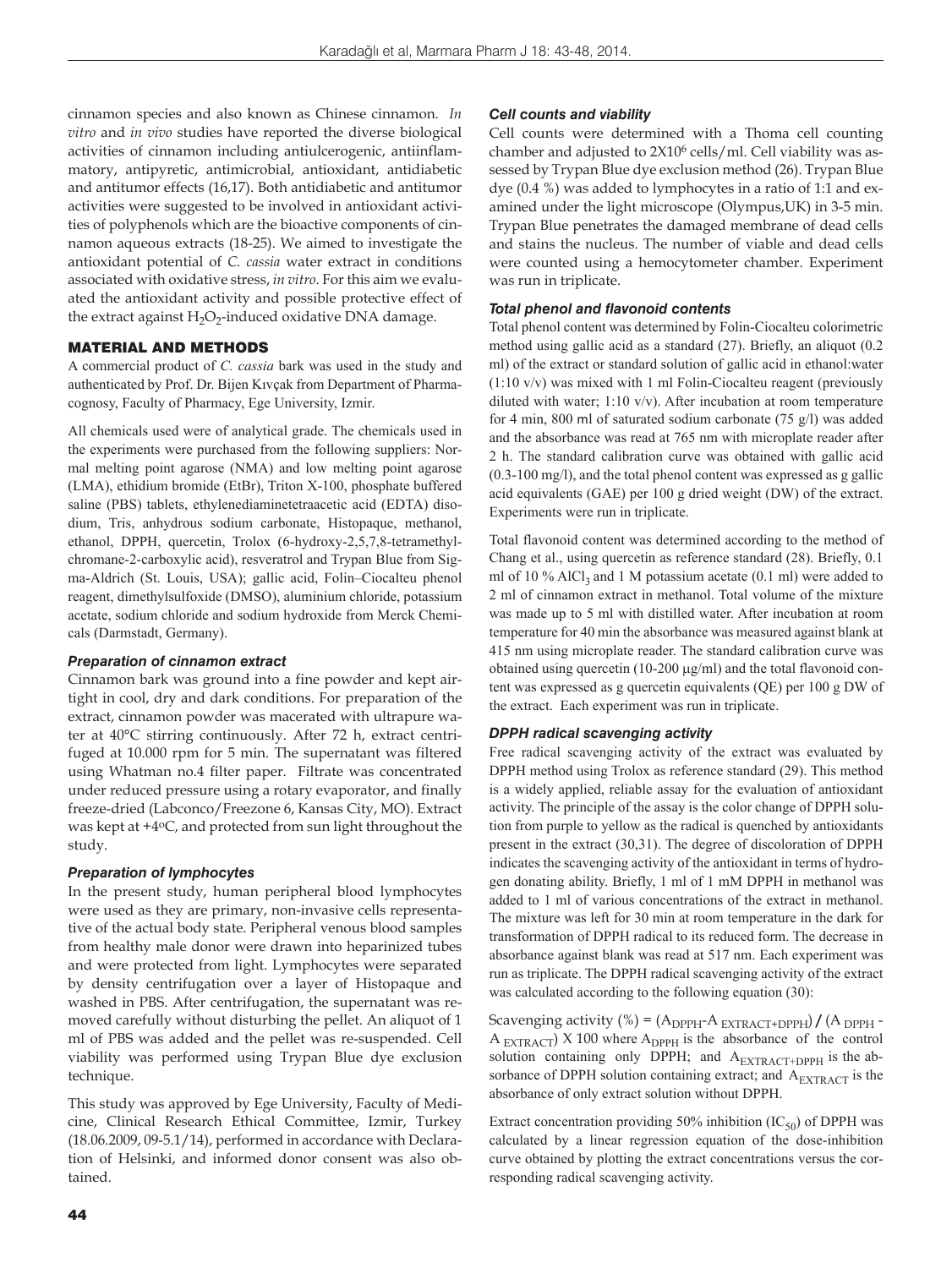The scavenging activity of Trolox on DPPH was also tested at the same time; linear regression equation was obtained and  $IC_{50}$  value of Trolox was calculated. The results were corrected for dilutions.

#### *Alkaline comet assay*

The alkaline comet assay was performed on the day of sampling by modification of the methods described by Collins et al. and Singh et al. (32,33).

Lymphocytes suspended in PBS, were incubated with different concentrations of the extract for 60 min at 37oC. At the end of the incubation, the medium was replaced with cold PBS containing  $H_2O_2$  (100)  $\mu$ M) and then incubated for 5 min at +4 $\rm{°C}$ . A negative control (PBS) and a positive control (100  $\mu$ M H<sub>2</sub>O<sub>2</sub>) samples were also included. Resveratrol (50  $\mu$ M) was used as reference antioxidant standard.

Alkaline comet assay protocol: Treated lymphocytes were suspended in 0.65 % (w/v) LMA at 37°C and were rapidly pipetted onto the microscope slides precoated with a layer of 1.5 %  $(w/v)$  NMA. The slides were covered with coverslips and agarose layer was allowed to solidify at  $+4$ <sup>o</sup>C for 5 min. After removal of the coverslips, slides were immersed into cold, freshly made lysing solution (2.5 M NaCl, 100 mM Na2EDTA, 10 mM Tris; pH 10; 1% Triton X-100, and 10 % DMSO were added just before use) for 1 h at +4°C. Then the slides were removed from the lysing solution and placed in a horizontal gel electrophoresis tank (Cleaver Scientific, Model CSL-COM20, UK) filled with fresh electrophoresis buffer (300 mM NaOH, 1mM EDTA; pH 13). The slides were left for 20 min at  $+4^{\circ}$ C to allow unwinding of DNA, and then electrophoresed for 20 min at 20 V (1 V/ cm) and 300 mA at +4°C, using a compact power supply (Biorad Power PacTM Basic, Singapore). After neutralization in buffer (0.4 M Tris HCl; pH 7.5), the slides were rinsed, dried and fixed in cold methanol for 5 min. The dried slides were stained with EtBr (20 μg/ ml in distilled water). DNA damage was evaluated using a fluorescent microscope (BAB image analyzing systems Bs200ProP, Turkey). In order to visualize DNA damage, slides were examined at 40X.Two slides per sample, with 50 randomly selected cells per slide, were analyzed for each experiment. Experiment was repeated five times. DNA damage was scored by use of Comet Score 15 image analysis program (Tritek Corp., USA) and expressed as DNA percentage in the tail because it is linearly related to DNA break frequency over a wide range of damage; the results are also presented as tail moment for comparison (34).

All steps of comet assay were carried out under dimmed light to avoid induction of additional DNA damage.

#### *Statistical Analysis*

Statistical analysis were carried out using SPSS for Windows software, version 15.0. Differences between the means of data were evaluated using one-way ANOVA. Differences at p <0.05 were considered as significant.

### **RESULT**

The extraction yield of the *C. cassia* bark water extract was calculated as 7.27 % by the following formula:

Extraction yield  $(\%)$  = Weight of the freeze-dried extract/ weight of the sample x 100

The effect of the extract on cell viability was shown in Figure 1.



**FIGURE 1.** The effects of C. cassia extract on cell viability. Each value represents the mean  $\pm$  standard deviation (SD) of three independent counting.

Gallic acid and quercetin calibration curves are presented in Figure 2. Total phenol and flavonoid contents were calculated as 10.6 g ± 0.001 GAE/100 g DW, and 2.25±0.004 g QE/100 g DW of the extract, respectively. Percentage inhibitions of DPPH by different concentrations of the extract or Trolox were shown in Figure 3. Calibration curves of the extract and Trolox were linear with  $R^2$  values of 0,9925 and 0,9868, respectively. The  $IC_{50}$ value of the extract (76.68 μg/ml) was found higher than that of Trolox standard (15.14 μg/ml).



**FIGURE 2.** The calibration curves of gallic acid (a), and quercetin (b) standards. Each data point represents the mean  $\pm$  SD of three independent experiments.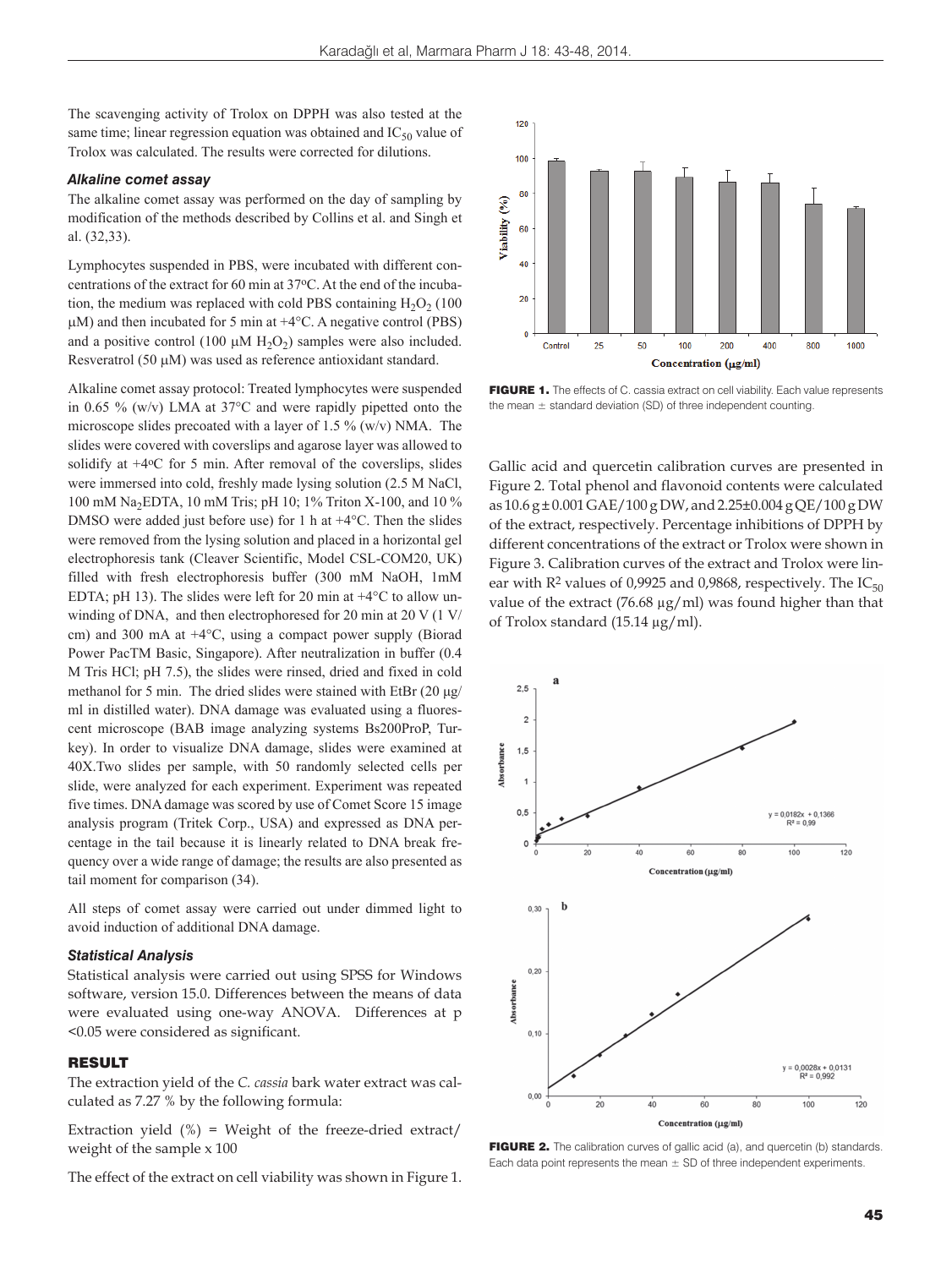

**FIGURE 3.** Percentage inhibition of DPPH by various concentrations of C. cassia extract and Trolox.  $*p < 0.05$ ;  $*p < 0.001$ ;  $**p < 0.0005$ , significantly different from Trolox within each group. Bars represent the means  $\pm$  SD of three independent experiments.

The protective effect of various concentrations of the extract on H<sub>2</sub>O<sub>2</sub>-induced oxidative DNA damage was presented in Figure 4. Regarding our previous studies conducted to determine the proper concentration of  $H_2O_2$  to induce DNA damage, we used 100  $\mu$ M of H<sub>2</sub>O<sub>2</sub> in this study (data are not shown). Percent protection based on the percentage of DNA in tail was calculated by the following formula and presented in Figure 5.

Protection (%) =  $(T_{H2O2} - T_{\text{extract+H2O2}}) / (T_{H2O2} - T_{\text{control}}) \times 100$ where  $T_{H2O2}$  = tail DNA (%) induced by  $H_2O_2$ , and  $T_{\text{extract+H2O2}}$  = tail DNA (%) of extracts in the presence of  $H_2O_2$ , and  $T_{control} = \text{tail DNA}$ (%) of negative control (PBS). The effect of resveratrol (50  $\mu$ M) was also presented for comparison.



FIGURE 4. Effects of C. cassia extract on H2O2-induced oxidative DNA damage in lymphocytes, expressed as the percentage of DNA in tail (a), and tail moment (b). Each bar represents the mean  $\pm$  SD of five independent experiments.  $*p$ <0.005 statistically difference of positive control (100  $\mu$ M H2O2) from negative control (PBS). \*\* p< 0,01; \*\*\* p< 0,005 statistically differences of resveratrol (50  $\mu$ M) and extract from positive control.



FIGURE 5. The percentage protective effects of the various concentrations of C. cassia water extract and resveratrol (50 μM) against H2O2-induced DNA damage.

#### **DISCUSSION**

In this study antioxidant activity of *C. cassia* water extract and protective effect aginst  $H_2O_2$ -induced oxidative damage were investigated. In alkaline comet assay, human peripheral blood lymphocytes were used to evaluate oxidative DNA damage as they are primary, non-invasive cells representative of the actual body state. Cell viability was not effected by incubation with cinnamon extract in accordance with other studies (10,35). The cells exhibited >86 % survival up till the concentration of 800 μg/ml.

It has been suggested that polyphenols including flavonoids in spices contribute to their antioxidant capacities (11). In the present study, total phenol and flavonoid contents were calculated as 10.6 g  $\pm$  0.001 GAE/100 g DW and 2.25  $\pm$  0.004 g QE/100 g DW of cinnamon, respectively. There are limited numbers of studies about total phenol and flavonoid contents of *C. cassia* bark and results vary considerably among different extracts. The total phenol content of acetone and methanol extracts of *C. cassia* was reported as 9.6 and 7.1 mM GAE/L, respectively (36). Shan et al. found that the total phenol content of *C. cassia* bark methanol extract was 6.34 g GAE/100 g DW (11). Yang et al. reported the total phenol and flavonoid contents of the *C. cassia* bark ethanol extracts as 9.534 ± 0.26 g GAE/100 g DW and 2.030 g QE/100 g DW, and of supercritical fluid extracts as  $0.398 \pm 0.01$  g GAE/100 g DW and  $0.031$ -2.504 g QE/100 g DW, respectively (29).

DPPH method is a widely applied, reliable assay for the evaluation of antioxidant activity. In the present study, *C. cassia* water extract exhibited a significant concentration-dependent inhibition of DPPH activity  $(R^2=0.9925)$ . This DPPH inhibitory activity was found relatively lower than that of Trolox standard, which might be explained by use of crude cinnamon extract in the study. Kamleshiya et al. observed that the DPPH radical scavenging activity of *C. cassia* water extract was changed between 32.69 to 62.08 % at the concentrations of 50- 250 μg/ml (30). Yang et al. found the  $IC_{50}$  value of cinnamon bark ethanol extract as 72 μg/ml (29).

The alkali comet assay has become a standard method for the measurement of oxidative DNA damage both *in vitro* and *in vivo* (32,33). In our study, we used  $H_2O_2$  to induce oxidative stress in lymphocytes. Hydrogen peroxide causes DNA strand breakage by generating the hydroxyl radical (OH**.** ) via the Fenton reaction (37). In our another study, *C*. *cassia* water extract alone was found to cause high DNA damage at  $\geq 400 \mu g/ml$  concentra-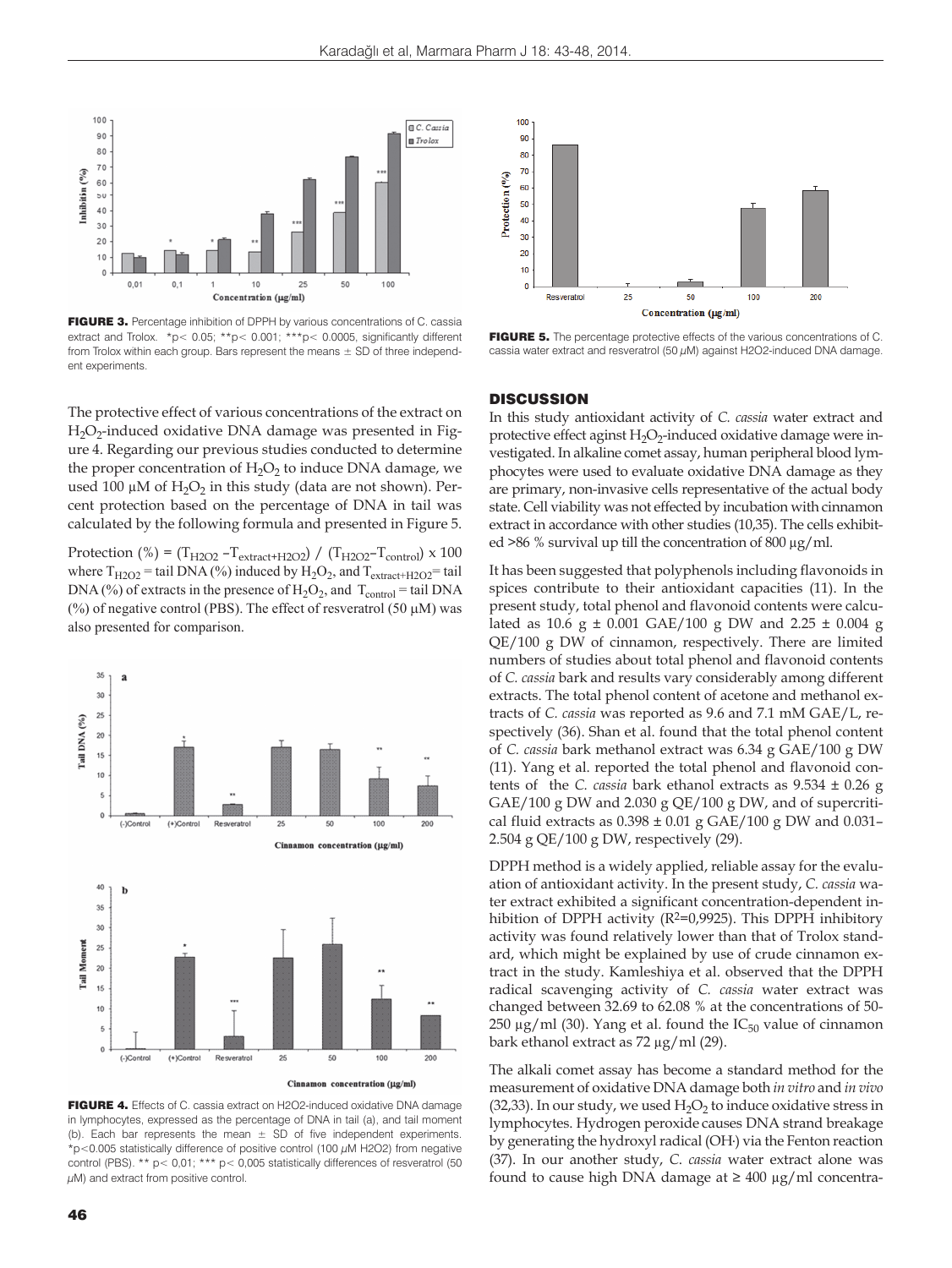tions in human peripheral lymphocytes (in press). Therefore 25- 200 μg/ml concentrations of the extract were used for the evaluation of its protective effect against oxidative DNA damage in this study. Pretreatment of lymphocytes with the extract for 60 min significantly reduced the DNA damage induced by  $H_2O_2$  at ≥100 μg/ml concentrations. The highest protection was 58.3 % at 200 μg/ml, whereas 47.9 % at 100 μg/ml. These results revealed the protective potential of C*. cassia* water extract against to oxidative DNA damage. The high total phenol and flavonoid

contents and DPPH inhibitory activity of the extract determined in this study also supported this finding.

### CONCLUSION

Regarding the results of this study, we concluded that *Cinnamomum cassia* bark water extract is a potential natural antioxidant source and it could be beneficial as a prophylactic agent in prevention of oxidative stress-related conditions. Analysis of major polyphenol components of the extract and further *in vivo* studies would be complementary.

## **Cinnamomum cassia kabuğu ekstresinin insan periferik kan lenfositlerinde H2O2 ile oluşturulan oksidan DNA hasarına karşı koruyucu etkilerinin ve antioksidan aktivitesinin araştırılması**

**ÖZET:** *Cinnamomum cassia* **Kabuğu Su Ekstresinin İnsan Periferal Lenfositlerinde H2O2 ile İndüklenen Oksidatif DNA Hasarına Karşı Koruyucu Etkisi ve Antioksidan Aktivitesinin Araştırılması**

**Dünyada en fazla kullanılan baharatlardan birisi olan tarçının antidiyabetik ve antitümör aktiviteleri de içeren çeşitli biyolojik aktivitelere sahip olduğu gösterilmiştir. Tarçının antidiyabetik ve antitümör etkileri güçlü antioksidan aktivitesi ile ilişkilendirilmiştir. Bu nedenle çalışmamızda** *Cinnamomum cassia* **kabuğu su ekstresinin antioksidan aktivitesini ve H2O2 ile indüklenen oksidatif DNA hasarına karşı olası koruyucu etkisini araştırmayı amaçladık.**

**Lenfositlerin canlılığı Tripan Mavisi testiyle belirlenmiştir. Antioksidan aktivitenin değerlendirilmesi için ekstrenin total fenol ve flavonoid içeriği ile 2,2-difenil-1-pikrilhidrazil (DPPH)' i inhibe edici aktivitesi tayin edilmiştir. DNA hasarı insan periferal kan lenfositlerinde alkali komet yöntemi ile değerlendirilmiştir.**

**Lenfosit canlılığı, ekstrenin 800 μg/ml konsantrasyonuna kadar >% 86 olarak saptanmıştır. Total fenol ve flavonoid içe**riği ekstrenin 100 g kuru ağırlığı için sırasıyla 10.6 g ± 0.001 gallik asit eşdeğeri ve 2.25±0.004 g kersetin eşdeğeri **olarak hesaplanmıştır. % 50 DPPH inhibisyonuna neden olan ekstre konsantrasyonu 76.68 μg/ml olarak bulunmuştur.** 

*Cinnamomum cassia* **kabuğu su ekstresi lenfositlerde H2O2 ile indüklenen oksidatif DNA hasarına karşı ≥100 μg/ml konsantrasyonlarda anlamlı düzeyde koruyucu etki göstermiştir.** 

**Çalışma sonuçlarımız** *Cinnamomum cassia* **kabuğu su ekstresinin profilaktik bir ajan olarak oksidatif stresle ilişkili hastalıkların önlenmesinde yararlı olacağı görüşlerini desteklemektedir.** 

**ANAHTAR SÖZCÜKLER:** *Cinnamomum cassia***; DPPH; total fenol; total flavonoid; alkali komet yöntemi.**

### REFERENCES

- 1. Halliwell B. Free radicals, antioxidants, and human disease: curiosity, cause, or consequence? Lancet 1994; 344:721-4.
- 2. Diplock AT, Charleux J-L, Crozier-Willi G, Kok FJ, Rice-Evans C, Roberfroid M, Stah W, Viiia-Ribes J. Functional food science and defence against reactive oxidative species. Br J Nutr 1998; 80(Suppl 1):77-112.
- 3. Valko M, Izakovic M, Mazur M, Rhodes C. J, Telser J. Role of oxygen radicals in DNA damage and cancer incidence. Mol Cell Biochem 2004; 266:37-56.
- 4. Valko M, Leibfritz D, Moncol J, Cronin M.T, Mazur M, Telser J. Free radicals and antioxidants in normal physiological functions and human disease. Int J Biochem Cell Biol 2007; 39:44-84.
- 5. Atanassova M, Georgieva S, Ivancheva K. Total phenolic and Total Flavonoid Contents, antioxidant capacity and biological components in medicinal herbs, J Univ Chem Tech and Metal 2011; 46:81-8.
- 6. Kaur P, Walia A, Kumar S, Kaur S. Antigenotoxic Activity of Polyphenolic Rich Extracts from Aegle marmelos (L.) Correa in Human Blood Lymphocytes and E.coli PQ 37. Rec Nat Prod 2009; 3:68-75.
- 7. Totter JR. Spontaneous cancer and its possible relationship to oxygen metabolism. Proc Natl Acad Sci USA 1980; 77:1763-7.
- 8. Ames BN, Shigenaga MK, Hagen TM. Oxidants, antioxidants and the degenerative diseases of aging. Proc Natl Acad Sci USA 1993; 90:7915-22.
- 9. Roy N, Laskar RA, Kumari D, Ghosh T, Begum,NA. A detailed study on the antioxidant activity of the stem bark of Dalbergia sissoo Roxb., an Indian Medicinal Plant. Food Chem, 2011; 126:1115-21.
- 10. Koppikar SJ, Choudhari AS, Suryavanshi SA, Kumari S, Chattopadhyay S, Kaul-Ghanekar R. Aqueous Cinnamon Extract (ACE-c) from the bark of Cinnamomum cassia causes apoptosis in human cervical cancer cell line (SiHa) through loss of mitochondrial membrane potential. BMC Cancer 2010; 18:210-22.